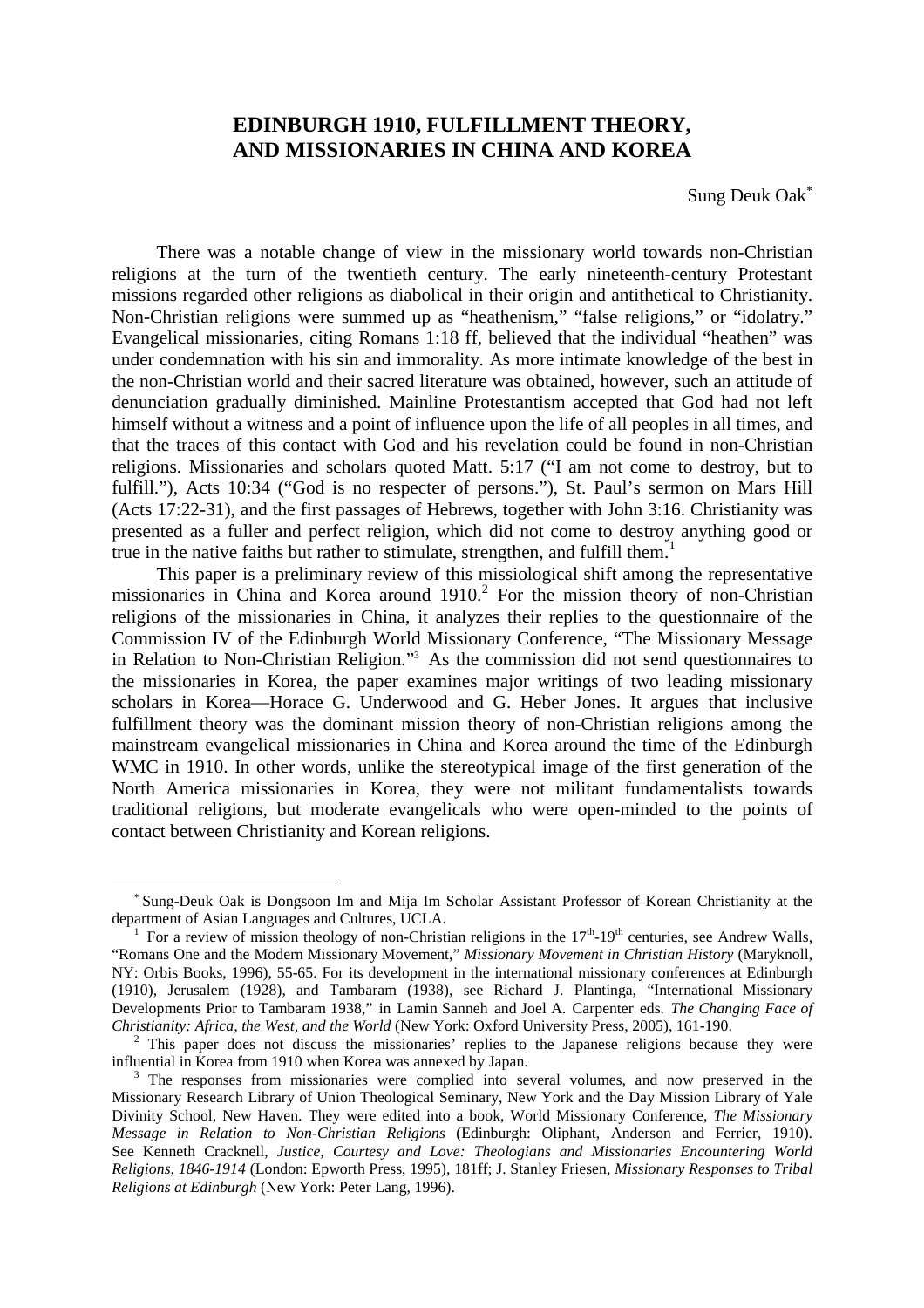## **FULFILLMENT THEORY AND ASIAN RELIGIONS**

A new attitude of courtesy and respect toward non-Christian religions or a new apologetic was needed for the educated classes in Asia, whose growing nationalism regarded Christianity as a Western religion. Leading Asian Christians began to consider that Confucian morality, Hinduism, or Buddhism could be an ally to Christianity against modern atheistic secularism and materialism. The communication of the Christian gospel to an educated audience required an intellectual approach to explain the relationship between Christianity and non-Christian religions. The missionary began to take off his hat at non-Christian shrines and regarded good teaching in other faiths as a preparation for the coming of the fuller revelation in Christ.

The fulfillment hypothesis emerged in England and Scotland in the 1850s in the works of Fredrick D. Maurice, Brooks F. Westcott, Andrew M. Fairbairn, Alexander Allen, Charles C. Hall, and Thomas E. Slater. Monier Williams and Max Müller were influential in the formation of fulfillment theory. They recognized "truths" enshrined in non-Christian religions as fragments of primeval revelation retained in the human heart since the Fall. The Word had already been present in the Indian or Chinese history. The key concept of the Letters to the Hebrews, "Christ the Fulfiller," as Westcott argued, taught that human destiny was fulfilled in Jesus Christ. In the future God would continue to be revealed through Christ the Fulfiller. This evolutionary understanding of the Gospel and the "conception of a growth of humanity" appreciated that other faiths had unique characteristics essential for the interpretation of the Gospel. At the same time, the encounter with other religious systems helped to detect the errors into which Christianity as a religious system was prone to fall, and offered correctives to Christian theological formulations—in spirituality, courtesy, and community beyond individualism. Christians began to distinguish between gospel and culture, and between Christianity and Christ. Contact with other faiths would make a new Christianity, which would be the "fulfillment of Western Christianity." Christianity learned to proceed in its relations with other religions by dialogue and not by polemic.<sup>[4](#page-1-0)</sup>

Fulfillment theory recognized the positive values of non-Christian religions. It affirmed that there was "revelation," "good teachings," a true sense of God, and some "truths" in them, although they were incomplete and unsatisfying. God had already been working among non-Christian lands for a long time, and God's workings been inscribed in hieroglyphs of their native culture, moral systems, and religions, which demanded careful deciphering. Therefore, it was the duty of the missionary to seek "the points of contact" of other religions with Christianity as *preparatio evangelica*<sup>[5](#page-1-1)</sup>, and to use these "gifts of God" in the presentation of the Christian message. Christ was presented as the fulfillment of the best truths in non-Christian religions, or as the completion of their defects.

<span id="page-1-0"></span><sup>4</sup> See Cracknell, *Justice, Courtesy and Love*, 35-119, 132-143. J. P. Jones was highly critical of western forms of Christianity. He expected a new and better form of Christianity to arise in India. He did not assert exclusiveness of western Christianity. (Ibid., 148.)

<span id="page-1-1"></span><sup>5</sup> Early Christians held to a doctrine known as *preparatio evangelica* (preparation for the gospel). According to this belief, other ancient religions and philosophies like paganism and Platonism could be seen as containing various truths from God because God had sown the seeds of truth which would grow over time. Thus they were a preparation for the true Christian gospel.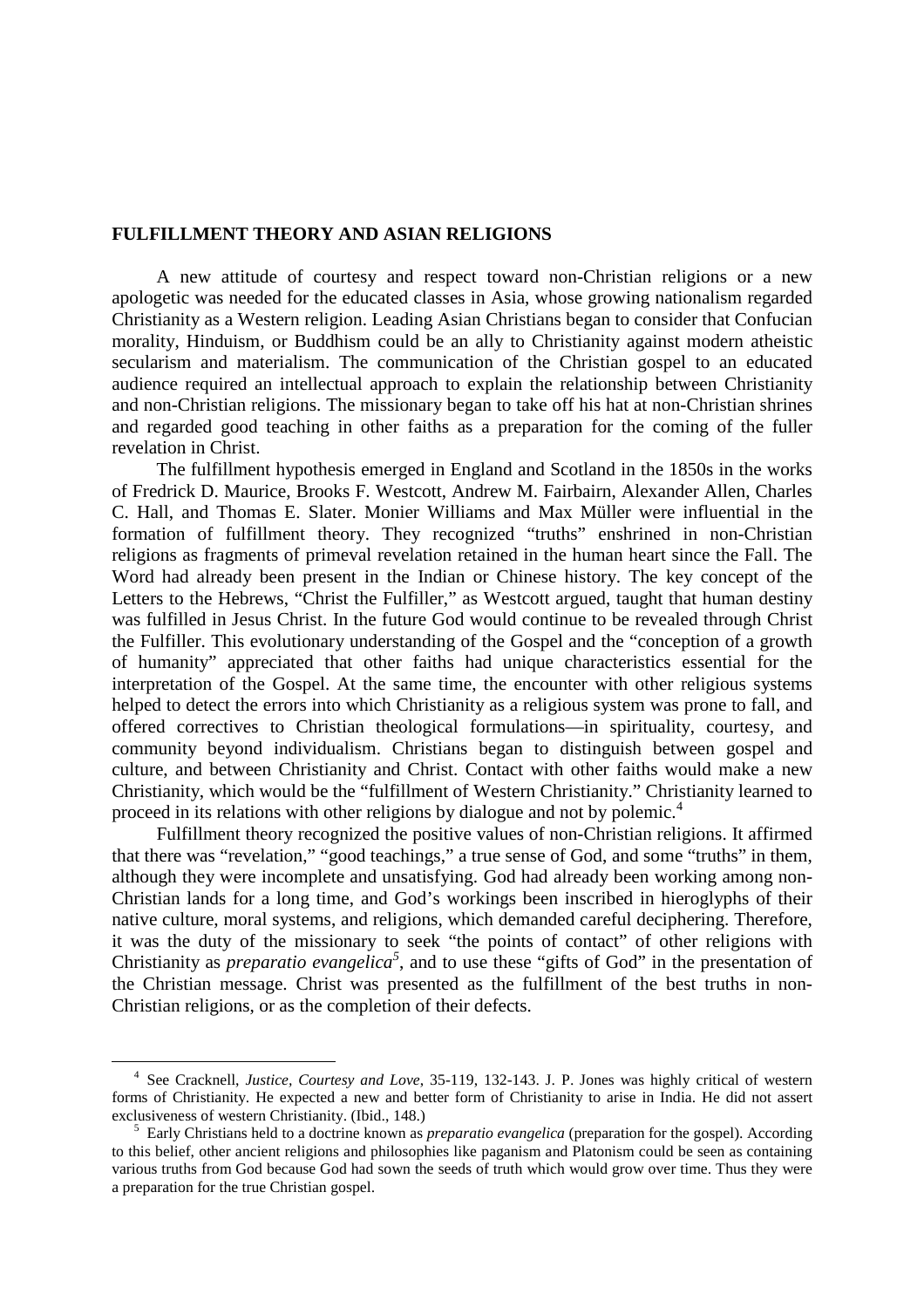At the same time, many evangelical missionaries emphasized the gulf between Christianity and other religious systems. "While elements of good remained, the *system* stood condemned."[6](#page-2-0) They warned against undue adulation of other faiths and compromise with them. St. Paul was the model missionary for them. He was not only open-minded and tactful as in the sermon on Mars Hill, but also was candid in saying that there was no hope without one God. Christ was both inclusive and exclusive. Evangelical missionaries believed in the finality of the Christian gospel.

The idea of "fulfillment," therefore, integrated the concepts of "displacement" and "evolution." Fulfillment alone validated abolishment, for the fulfiller alone could render the fulfilled superfluous. The prophets of other religions would be forgotten in Christ. As John the Baptist confessed, he should decrease and Christ increase. Christ raised Judaism into a new significance never known before. Native religions should outgrow their old things into Christianity and die into Christ. Christians should let them leave old things reverently, but not kick out them scornfully.

Many "liberal evangelical" or "progressive conservative" missionaries accepted fulfillment theory around 1910. Commission IV of the World Missionary Conference, "The Missionary Message in Relation to Non-Christian Religion," sent a questionnaire throughout themissionary world and asked the following questions in  $1909^7$  $1909^7$  $1909^7$ :

5. What attitude should the Christian preacher take toward the religion of the people among whom he labors?

6. What are the elements in the said religion or religions that present points of contact with Christianity and may be regarded as a preparation for it?

7. What elements in the Christian Gospel and the Christian life have you found to possess the greatest power of appeal and which have awakened the greatest opposition?

8. Have the people among whom you work a practical belief in a personal immortality and in the existence of a Supreme God? …

10. Has your experience in missionary labour altered in either form or substance your impression as to what constitute the most important and vital elements in the Christian Gospel?

These questions revealed that the Commission officially adopted fulfillment theory as its mission theology of religions. The WMC at Edinburgh in 1910 was the moment of the apotheosis of the idea of fulfillment. At the discussion of the Conference, inaugurated by David Crains, the commission arrived at general conclusions on 1) the Christian attitude towards other religions, 2) training for a different approach, 3) the renewal of the churches' theology, 4) the urgent need for the study of religions in theological education, and 5) an incipient theology of dialogue. The commission published its report, *The Missionary Message in Relation to Non-Christian religions*, in 1910. It expanded the horizons of Christianity by recognizing hidden riches of non-Christian religions.<sup>[8](#page-2-2)</sup>

John N. Farquhar's *The Crown of Hinduism* (1914) was the fruition of fulfillment theory. He was convinced that Hinduism was in process of decay. The forces of the new time,

<span id="page-2-1"></span><span id="page-2-0"></span><sup>6</sup> Walls, *Missionary Movement in Christian History*, 65.

<sup>7</sup> The Commission was divided into five subcommittees: Animistic Religions, Chinese Religions, Japanese Religions, Hinduism, and Islam. Probably as the Commission included Korean religions into the unit of Chinese religions, it did not send questionnaires to the missionaries in Korea. The Commission edited the responses of the missionaries and published *The Missionary Message in Relation to Non-Christian Religions* (Edinburgh: Oliphant, Anderson and Ferrier, 1910).

<span id="page-2-2"></span><sup>8</sup> Cracknell, *Justice, Courtesy and Love*, 253-260.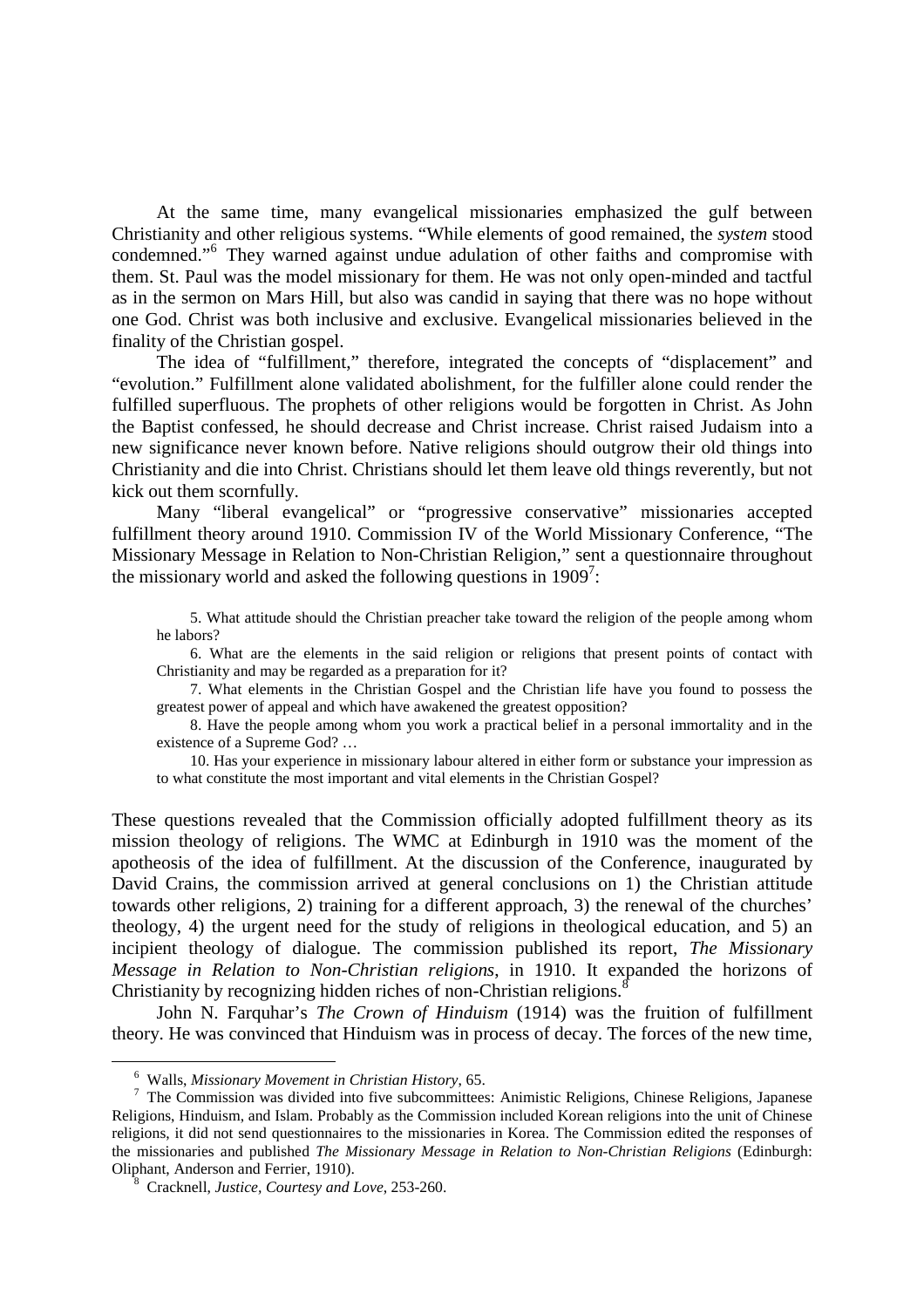Western education, and Christianity created an atmosphere in which the traditional beliefs could not live. In this situation neither retreating into Hindu obscurity nor ignoring the religious basis of society was a feasible alternative to the Indian patriots. He argued that Christianity provided the necessary religious foundation for a new society characterized by equality, freedom, and justice. In his evolutionary scheme, "fulfillment" meant "replacement." The higher religion should be chosen and a lower one should be abandoned for the betterment of the practical lives of individuals and society. He said that "Hinduism must die in order to live. It must die into Christianity." First, Hinduism was fulfilled by being replaced by Christianity. Secondly, the "truths" in Hinduism were fulfilled by reappearing in a "higher" form in Christianity. Thirdly, Christ fulfilled the "quests" of Hinduism by providing an answer to its questions, a resolution of its problems, and a goal for its religious strivings.<sup>[9](#page-3-0)</sup> Farquhar did not forsake his orthodox upbringing. He remained to the end of his life a missionary from the evangelical and revivalist tradition. How could the great qualities of Hinduism be harmonized with the unchanging nature of the redemption in Christ? His answer was that all things were evolving upwards. The good was becoming progressively better. There was much good in Hinduism and it would evolve into Christianity, for Christianity was the highest point on the evolutionary scale of religion. For Farquhar evolution was everything. A seed or "germ" in Hinduism could grow into the full blown "flower" of Christ. $^{10}$  $^{10}$  $^{10}$ 

### **FULFILLMENT THEORY IN CHINA**

At the third general conference of the missionaries in China, held in Shanghai in 1907, many missionaries felt the need to study Chinese religions for the evangelization of the vast nation. D. Z. Sheffield (ABCFM) said, "The truths of Confucianism if rightly presented will be made stepping-stones to the higher truths of Christianity, but if ignored or treated with disregard, they will be changed into barriers against the progress of Christianity among this people." [11](#page-3-2) Among the thirteen resolutions regarding Chinese ministry, adopted by the Conference, the sixth emphasized that theological training "should be broad and comprehensive in its scope, should include the study of other religions, of other forms of ethical thought, and should open up to students new avenues of study as to human relationships and responsibilities." $12^{\circ}$  $12^{\circ}$  The abiding presence of the Holy Spirit and its transforming power among the Chinese ministers was the vital element in "the study of other religions," for they should decide the right relationship between Christianity and Chinese religions. The Conference recognized that the key issue to the whole missionary problem in China hinged on the proper understanding of Chinese religions.

The 1907 Shanghai Conference also adopted "Memorials to the Chinese Government." Its first memorial was "A Declaration to the Government Respecting the Spiritual and Philanthropic Object of Christian Missions." It insisted that Christianity would fulfill the best

<span id="page-3-0"></span><sup>&</sup>lt;sup>9</sup> Eric J. Sharpe, *Not to Destroy but to Fulfil* (Uppsala: Swedish Institute of Missionary Research, 1965), 259, 336ff.

<span id="page-3-2"></span><span id="page-3-1"></span><sup>10</sup> Cracknell, *Justice, Courtesy and Love*, 169-170.

<sup>11</sup> D. Z. Sheffield, "The Chinese Ministry," *China Centenary Missionary Conference Records* (New York: American Tract Society, 1907), 43.

<span id="page-3-3"></span> $12$  Ibid., 474-475.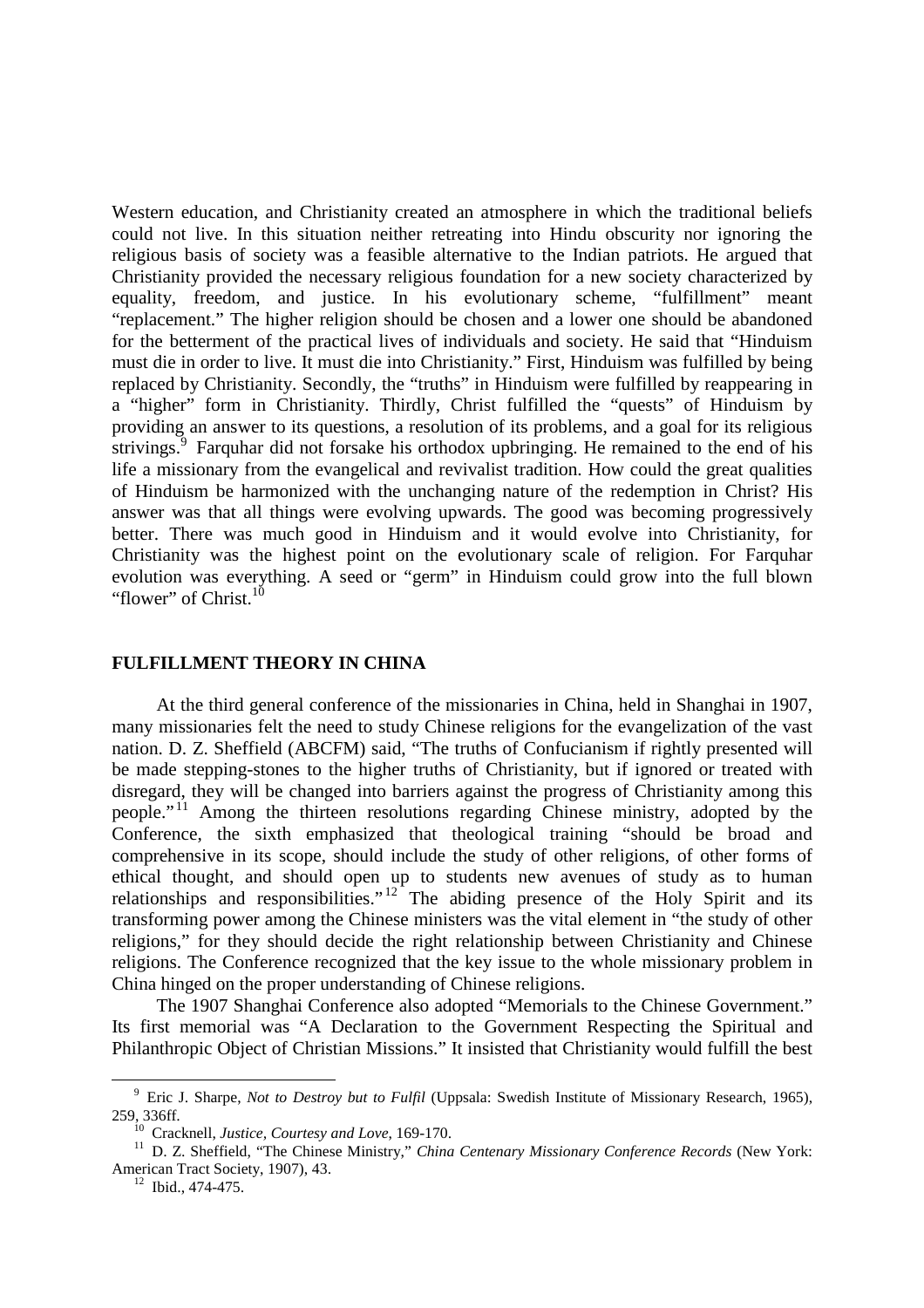of Confucianism and bring in national prosperity based not on military power, but on justice, mercy and truth.<sup>[13](#page-4-0)</sup> The next memorial, therefore, petitioned the government for complete religious liberty in the best interests of China. The theological tone of the Conference of 1907 was more progressive and open-minded than that of 1877 and 1890.

In the milieu of this missiological change, 35 missionaries in China responded to the questionnaireof the Edinburgh Commission IV[.](#page-4-1)<sup>14</sup> Let us see the twelve replies made by Methodist and Presbyterian missionaries.<sup>[15](#page-4-2)</sup> Scottish Presbyterian missionaries in Manchuria, who had some relationships with Korea, had a progressive view on Chinese religions. G. Douglas of Yaoyang wrote in answer to question 5:

Conciliatory always. Any other attitude is useless. In our preaching we never treat Confucius as hostile to Christ. We preach Christianity as the "fulfilling" of the law, Confucian as well as Mosaic. We find the points of contact and show where Christ supplies the deficiencies. In our street chapels we start from such Confucian texts as "he who offends against Heaven has none to whom he can pray." … Such sayings of their ancient sage, now deified, lead easily to the higher teaching of Jesus Christ. ... An iconoclastic spirit always leads to trouble as I have sometimes experienced in the case of recent converts whose zeal at times outruns their discretion."<sup>[16](#page-4-3)</sup>

Douglas regarded Confucianism as equal to the Torah. He pointed out that Christ should be exhibited to the people not as one of many sacred saints but as the Savior. In answer to question 6, he mentioned the followings as the points of contact with Christianity—the term *Shangdi*, filial piety, and the law of reciprocity in Confucianism; the doctrine of retribution of sin and the term "eternal life" in Buddhism; and the superiority of mind to matter in Daoism. He stressed the Christian teaching of the Kingdom of God in relation to the Confucian teaching of *xinmin* (renovation of the people). When he came to the mission field, he had not entered into "any adequate conception of Christ's enunciation of the idea of the Kingdom of God." Experience in China taught him that there was "a radical misconception" of the term "missionary enterprise." He realized that mission should be more than an enterprise, for "it is woven into the very texture of Christianity." He insisted that the old individualistic motive should give place to the idea of the Kingdom. The Confucian idea of *xinmin* and its social vision of *datong* (great unity) influenced Douglas's idea of the Kingdom of God.

James Inglis, another Scottish missionary, was familiar with the Chinese sacred books. He contrasted popular religions with the higher values of Buddhism, Confucianism, and Daoism. He mentioned six "remarkable coincidences" of Mahayana Buddhism with Christianity: the doctrine of Nirvana and the Pure Land, Amitta Buddha of Western Paradise, sin, Guanyin Bodhisattva as Savior, Bodhisattva, and faith. He also contended Confucian classics were helpful to Christian apologists when they could point out that "the early Chinese knew only one Ruler on high, and that polytheism is a degeneration not countenanced by the ancient sages, and that image worship has only prevailed since the first

<span id="page-4-0"></span><sup>&</sup>lt;sup>13</sup> "A Declaration to the Government Respecting the Spiritual and Philanthropic Object of Christian Missions," *China Centenary Missionary Conference Records*, 400.

<span id="page-4-1"></span><sup>&</sup>lt;sup>14</sup> The Mission Research Library of Union Theological Seminary, New York, has 108 responses in several volumes. Volume II has thirty-five responses from missionaries in China and three from the Chinese. The responses from China occupied about 35% of the total responses. (Commission IV, *The Missionary Message in Relation to Non-Christian Religions*, Vol. 2, typescript.)

<span id="page-4-2"></span><sup>&</sup>lt;sup>15</sup> Cracknell insisted that Murdoch Mackenzie of the Canadian Presbyterian Church was a forerunner of contemporary theories of inter-religious dialogue. (Cracknell, *Justice, Courtesy and Love*, 120-132, 206-207.)

<span id="page-4-3"></span> $\frac{16}{16}$  Douglas, "Response," 6.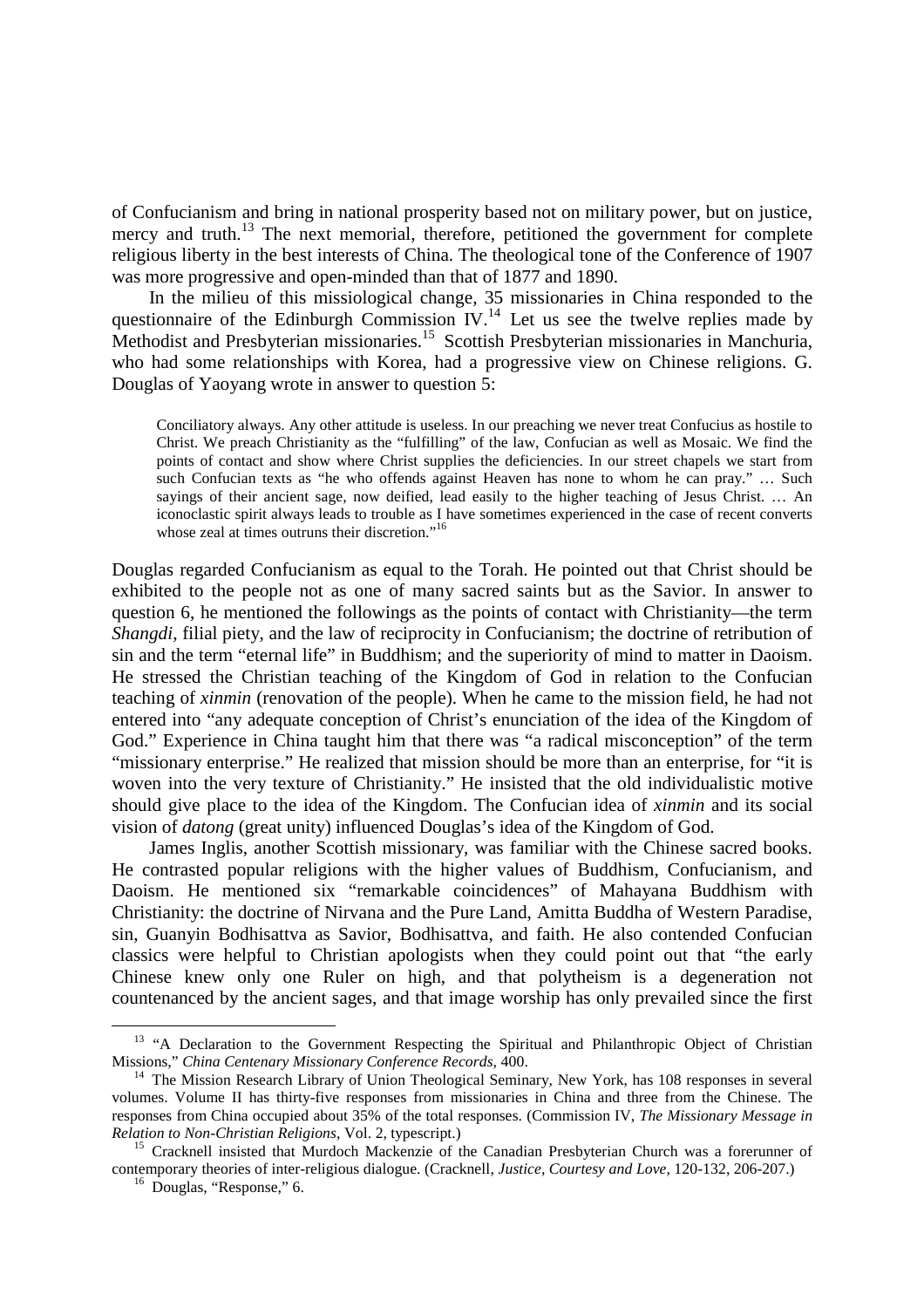century of our era." Inglis argued that "the history of the Chinese religion points everywhere to degeneration."[17](#page-5-0) He opposed the theory of evolution. To sit back and to assume the quiet evolution of Buddhism into Christianity was a delusion for him.

Bishop James Bashford of Peking (MEC), former President of Ohio Wesleyan University, wrote that the old missionary attitudes of denunciation had to be repudiated because they were harmful. He expressed the conviction that "missionaries could have done far better work" if they had been "more familiar with the results of modern science, and had their minds been more open to scientific teaching." He answered: "5. A thoroughly friendly and appreciative attitude. 6. Confucianism lays much stress upon good works. Indeed, it has seemed to me often to furnish a divine preparation of the Chinese for Christianity, as the Decalogue furnished a divine preparation of the Jews."[18](#page-5-1) He used the concept of *praeparatio evangelica* in the process of fulfillment.

Isaac T. Headland (MEC) of Peking University said that a missionary should take "the attitude of a friend." He insisted that "the Chinese religions are full of points of contact" with Christianity. Yet he was convinced that "the only hope of the world either in government, in science, in progress, in invention, as well as in religion is in the spread of the Gospel of Jesus Christ." He affirmed the superiority of western science and technology.<sup>[19](#page-5-2)</sup>

FranklinOhlinger (MEC)[,](#page-5-3) who had worked in Korea for some time, $^{20}$  was convinced that missionaries might accomplish good work by "a more pronounced attitude" and taking "reasonable risks" against idol worship, superstition and witchcraft. He denounced popular Daoist and Buddhist rituals for the afflicted as having no religious consolation. Yet he indicated some points of contact of Chinese religions with Christianity. "The filial piety taught by Confucianism, the humanness practiced by Buddhism, and the immortality of the souls as inculcated by the stated sacrifices to the dead are the points of contact with Christianity to which appeal can be most effectively made. These have been chiefly instrumental in preserving Chinese society from the grossest materialism, and to this day hold it in a state of preparedness for the Gospel."<sup>[21](#page-5-4)</sup> Ohlinger thought "Christian civilization" as well as these points of contact possessed the greatest power of appeal to the Chinese. He asserted "the Chinese will not fail to discover how Christianity takes hold of a civilization, or of age, and purges it, while it in turn is purged, broadened and enriched by that civilization without losing its essential ethical or doctrinal character. They will observe that their own systems lack adaptability and deeply assimilating vitality." This "fundamental difference between Christianity and the ethnic systems" was his immovable conviction. On the other hand, he acknowledged that missionaries had not yet understood fully the Chinese mind, history, and literature, as revealed by the long discussion of the vexed term question.

Paul D. Bergen, a professor of Shantung Union College (PCUSA), following the example of the great Apostle in Athens, said: "The preacher should frankly and gladly acknowledge whatever he finds in native faiths that is good and true. He should become deeply acquainted with them, and use them illustratively in his presentations of the Gospel.

<span id="page-5-0"></span> $17$  J. W. Inglis, "Response" (No. 66), 9.

<span id="page-5-1"></span><sup>&</sup>lt;sup>18</sup> J. W. Bashford, "Response," 1.

<span id="page-5-3"></span><span id="page-5-2"></span> $19$  I. T. Headland, "Response," 2-3.

<sup>&</sup>lt;sup>20</sup> About his mission work and theology in Korea in 1888-1893, see Sung-Deuk Oak, "Franklin Ohlinger and the Mission Theology of the Methodist Church in Korea, 1884-1893" *Christianity and History in Korea* 11 (Seoul: Institute for Korean Church History, September, 1999): 7-40.

<span id="page-5-4"></span> $21$  F. Ohlinger, "Response," 4.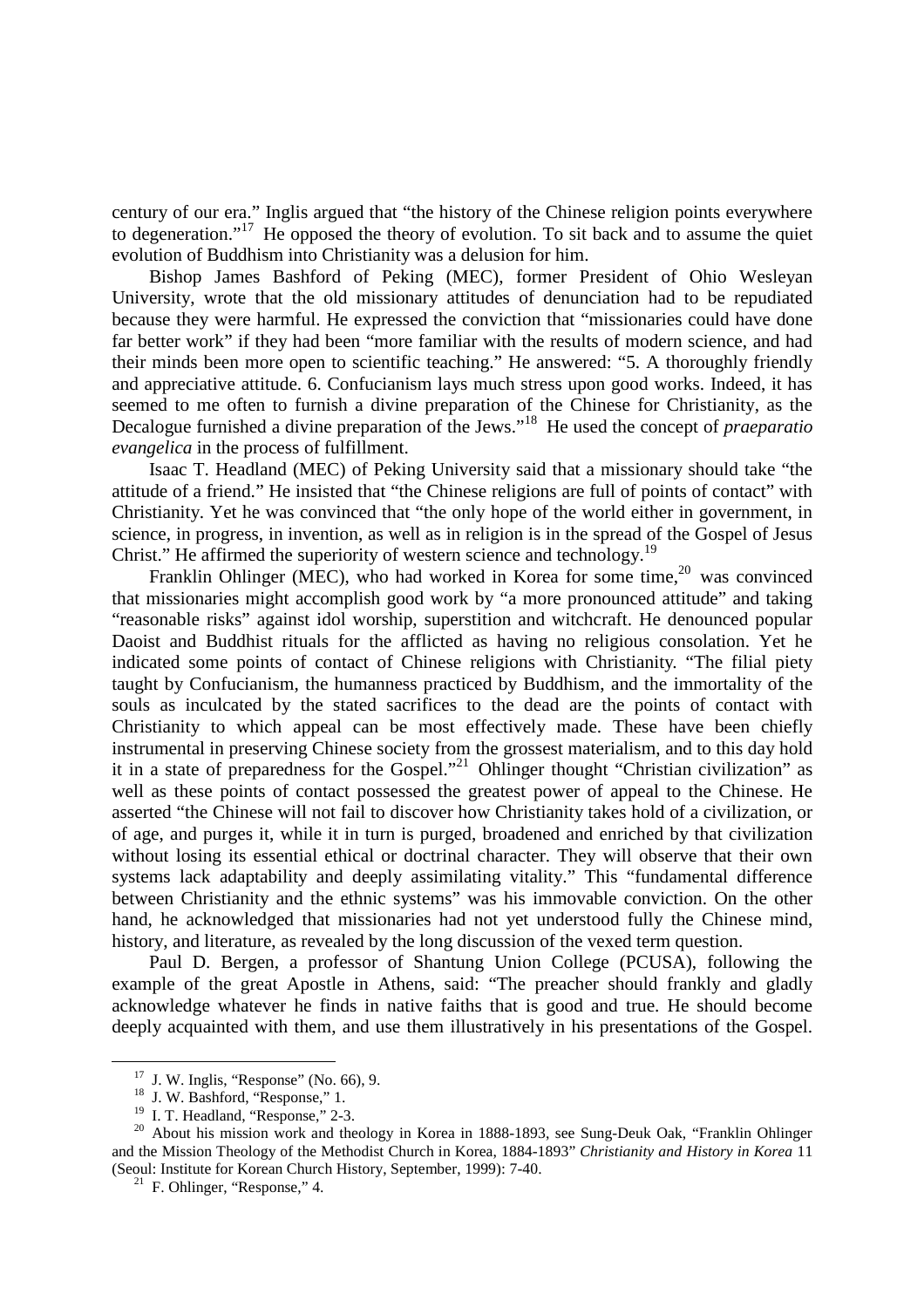Christianity ought not to be presented as a sword that must sever the people from their historicpast, but as the flower and fulfillment of it.["](#page-6-0)<sup>22</sup>

C. H. Fenn, professor of North China Union Theological College, Peking (PCUSA), enumerated various points of contact of three Chinese religions with Christianity, many of which were not mentioned by others. Confucianism had ten points of contact<sup>[23](#page-6-1)</sup>; Buddhism had three: the idea of God, though pantheistic; the idea of incarnation; and the idea of heaven and hell; and Daoism six points.<sup>[24](#page-6-2)</sup> But he argued that these points of contact were with the ancient, not the modern Daoism."<sup>[25](#page-6-3)</sup> He was negative towards contemporary popular Daoism and Buddhism.

John Wherry of Peking (PCUSA) maintained that a missionary should have "the quiet, irenic, compassionate attitude of seeking to dispel the serious religious and philosophical errors that hinder the acceptance of Christianity by quietly imparting the truth." He insisted that moral teachings, the concepts of *Shangdi*, filial piety, and immorality of Confucianism and the Buddhist concept of reward after death were the points of contact with Christianity.<sup>[26](#page-6-4)</sup>

Henry M. Woods of Hwaianfu, Kiangsu (PCUS) had a more traditional conservative view. He thought that the composite of three Chinese religions led to "a loss of the logical and spiritual faculties and the loss of conviction, or the power to believe something intensely and intelligently." In other words, a jumble of contradicting religions resulted in "a vague, indifferent assent, without inquiring into the truth or falsity of any particular tenet." He also said that "Confucianism, strictly speaking, is not a religion, but an agnostic theory of morals." In answer to question 5, he insisted that the Christian preacher "should be as gentle and kind and conciliatory as possible, and yet bold and candid in declaring the whole truth of God. He should give warning of the awful sin of idolatry, as rebellion against God; a sacrificing to devils (I Cor. 10:20), a sin which will surely shut one out of heaven (I Cor. 6:9; Rev. 21:6)."<sup>[27](#page-6-5)</sup> Woods acknowledged that there were many noble thoughts in Confucianism and Buddhism, yet he was convinced that "We need no revision of creed, we need no change. What we need is a fuller baptism of the Almighty Spirit vitalizing our beliefs."

Although there were still traditional conservatives like Henry M. Woods, the majority of North American Methodist and Presbyterian missionaries in China accepted the fulfillment model in the relationship of Chinese religions to Christianity. Both the Shanghai Conference of 1907 and the Edinburgh Conference of 1910 confirmed their liberal and inclusive attitudes toward Chinese religions.

<span id="page-6-1"></span><span id="page-6-0"></span><sup>22</sup> Paul D. Bergen, "Response," 3-4.

<sup>&</sup>lt;sup>23</sup> 1. Its recognition of a Supreme Being, 2. Its emphasis on the duty of reverence for the divine, those in authority, ancestors, those of age and experience, and teachers, 3. Obedience to constituted authority, 4. Chastity in sexual relations, 5. Forbearance and benevolence, 6. The duties of parents toward children, 7. The duties of rulers toward subjects, 8. The importance of truth between man and man, 9. The ideas of contentment, harmony, industry, self-control, and 10. Its emphasis on character.

<span id="page-6-2"></span> $24$  1. Exaltation of passive virtues. 2. Definition of virtue as a thing of the heart, with fruit in speech and behavior. 3. Emphasis on the fact that government exists for the sake of the governed. 4. The Tao which Laozi proclaims corresponds very nearly with the wisdom of the Hebrew Scriptures. 5. Laozi's "three precious virtues,"—compassion, economy and humility. 6. His Tao, though probably not regarded as a personal deity, yet possesses personal attributes.

<span id="page-6-4"></span><span id="page-6-3"></span> $^{25}$  C. H. Fenn, "Response," 6.

 $26$  J. Wherry, "Response," 4-5.

<span id="page-6-5"></span> $27$  H. M. Woods, "Reponses," 5. Woods was a prominent Bible Union man.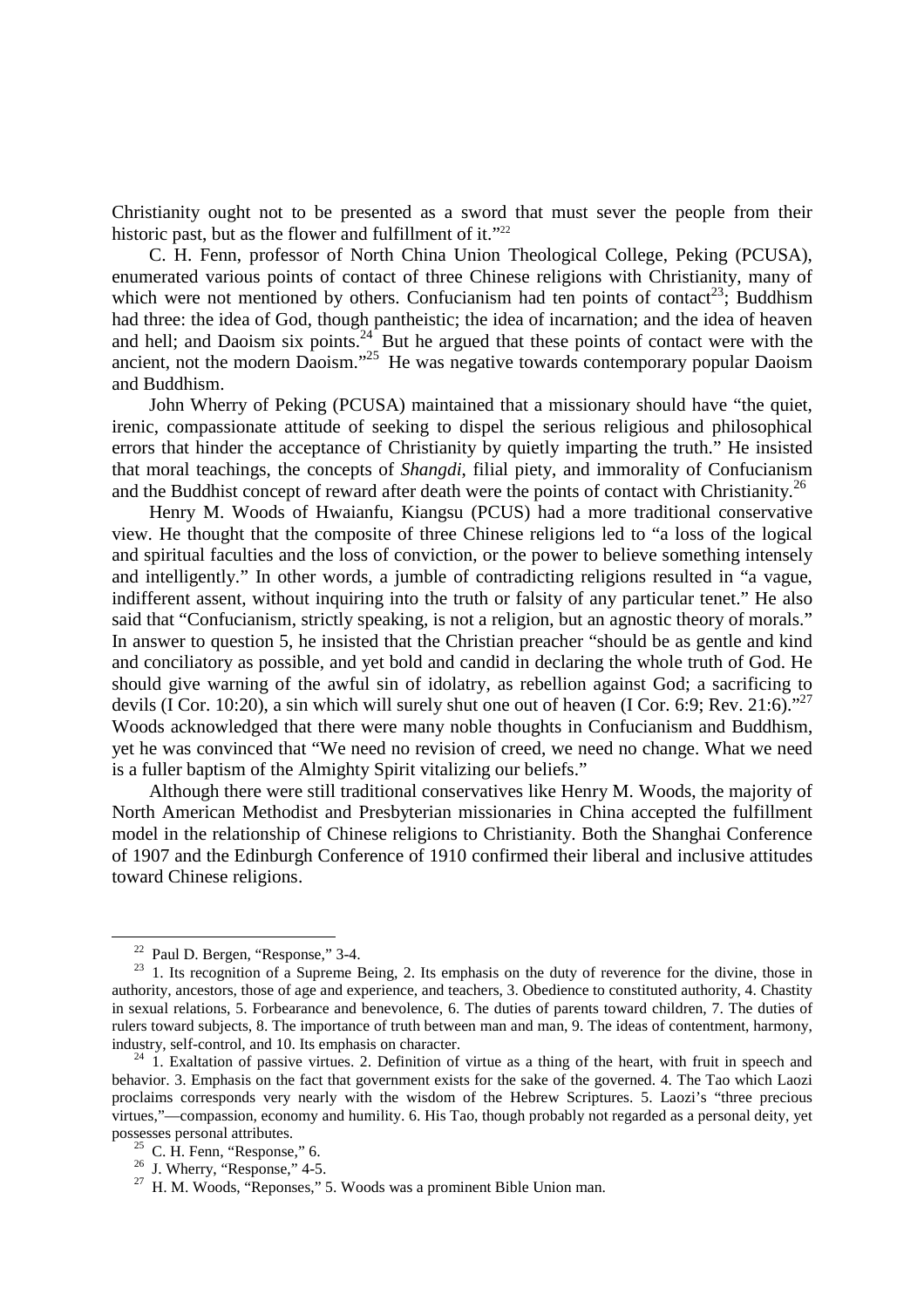### **FULFILLMENT THEORY IN KOREA**

North American missionaries in Korea accepted fulfillment theory in their approach to Korean religions around 1910. With the above circumstantial evidence that most Methodist and Presbyterian missionaries in China accepted the theory, the analysis of the attitudes of two representative missionaries—a Presbyterian H. G. Underwood and a Methodist G. H. Jones—towards Korean religions will show that Protestant missionaries in Korea applied fulfillment theory to their understanding of Korean religions.

#### HORACE GRANT UNDERWOOD

Underwood (1859-1916) arrived in Korea in April of 1885 as the first Presbyterian clerical missionary. He was the only opponent to the term *Hanǎnim* around 1900 among the Protestant missionaries in Korea. He argued that as it was a "name" of the supreme sky god of Korean pantheon, it was inappropriate for the "term" for the biblical God. His conservative attitude was changed after the controversy of the term question with other missionaries like James S. Gale and Homer B. Hulbert, who insisted that the ancient Koreans were the worshippers of the monotheistic god *Hanǎnim*. Underwood accepted *Hanǎnim* as the Christian term for God around 1904 after his own researches on the ancient Korean mythology and religious history.[28](#page-7-0)

Since the controversy, Underwood shared an irenic policy with other Seoul missionaries in his attitude towards Korean religions. He wrote in 1908: "What religions are chiefly attacked by the missionaries? In reply I would state that I think no attack upon any religion is usually made. The missionary who goes to a foreign field has not the time to spend in attacking its old faiths. His work is simply to hold up Christ and Him crucified."<sup>[29](#page-7-1)</sup> In the same year when "the eyes of all Christendom are riveted on the little despised land" of Korea for the progress of Christian work, Underwood confessed that "the Koreans seemed to have been prepared almost miraculously for the reception of the gospel."<sup>[30](#page-7-2)</sup> He clarified that the earlier success of the Christian mission did not come from the missionary factors but from the "miraculous" preparations of the gospel in the Korean society and Korean mind.

His concern for the possibility of monotheism in ancient Eastern Asia developed into a set of lectures during his third furlough in US in 1907-08. In 1908, Underwood delivered the Deems Foundation Lecture on East Asian religions at New York University, and the Stone Foundation Missionary Lecture on the same subject at Princeton Theological Seminary. These lectures were published in 1910 under the title *The Religions of Eastern Asia*, as the fruit of his missiological study. The book integrated many studies of famous Sinologists and Japanologists such as James Legge, R. K. Douglas, E. Faber, H. A. Giles, W. A. P. Martin, S. Beal, G. W. Aston, W. E. Griffis, G. W. Knox, and S. Gulick.<sup>[31](#page-7-3)</sup> It investigated five East Asian religions—Daoism of China, Shintoism of Japan, Shamanism of Korea, and Confucianism and Buddhism. Its main theme was "what conceptions of God they hold."

<span id="page-7-0"></span><sup>28</sup> See Sung-Deuk Oak, "Shamanistic *Tan'gun* and Christian *Hananim*: Protestant Missionaries' Interpretation of the Korean Founding Myth," *Studies in World Christianity* 7-1 (2001): 42-57.

<span id="page-7-2"></span><span id="page-7-1"></span><sup>29</sup> Horace G. Underwood, *Call of Korea* (New York: Fleming H. Revell Co., 1908), 90-91.

<sup>30</sup> Idem, "Korea's Crisis Hour," *Korea Mission Field* 4 (September 1908): 130.

<span id="page-7-3"></span><sup>31</sup> H. G. Underwood, *Religions of Eastern Asia* (New York: Macmillan, 1910), x.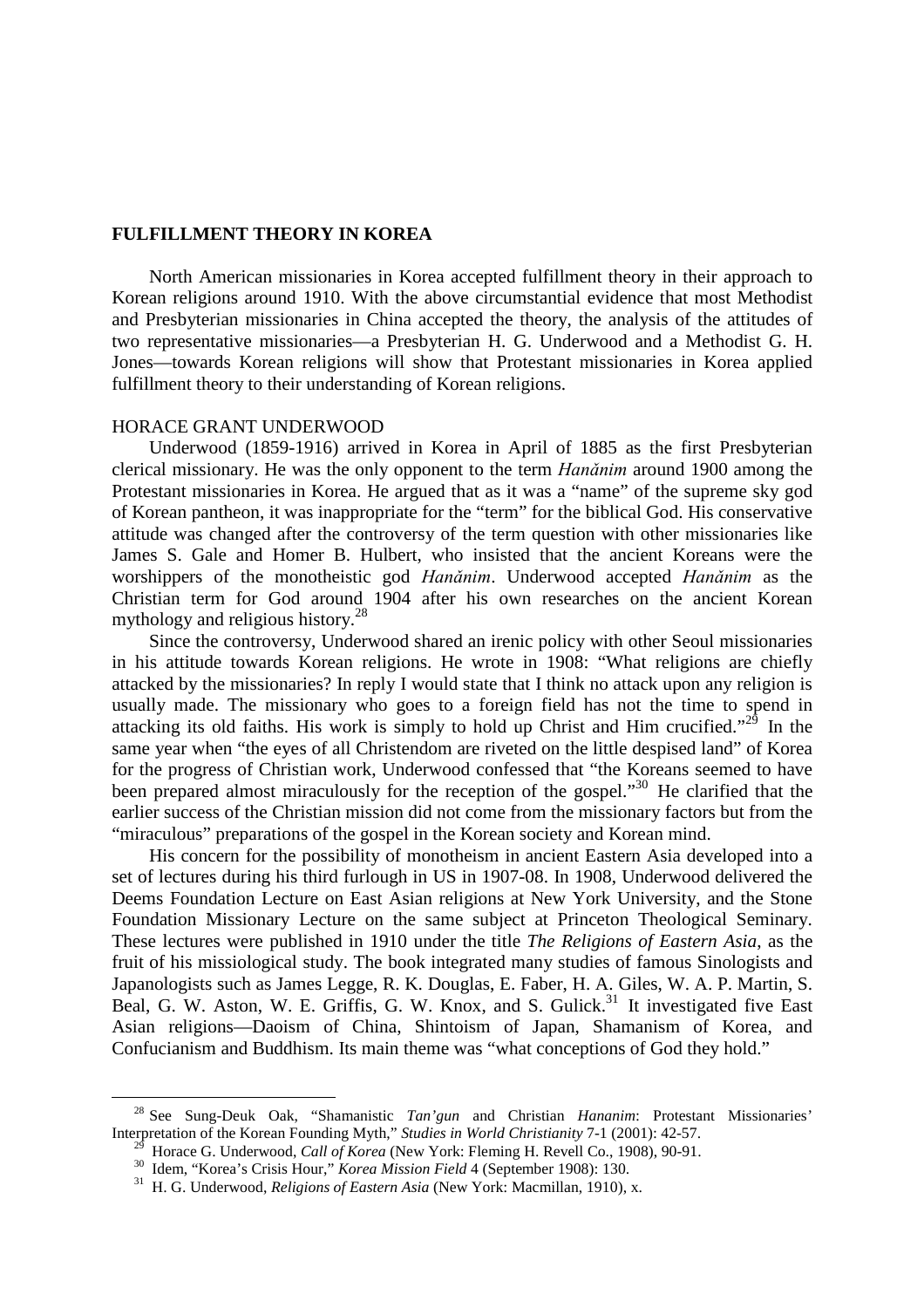The first thesis of the book was the theory of degradation. Underwood maintained that the theory of evolution in regard to theism had not been proven. Natural worship, fetish worship, and ancestor worship, from their polytheism, had never developed into monotheism "without the aid of a revelation." The ancient peoples had had purer and higher ideals of God, yet "the so-called evolution has been downward." Although there was temporary uplift through the teachings of Confucius and Buddha, the constant tendency was downward rather than upward. Thus Underwood concluded that "religion is not a creature of civilization, nor of evolution worked out by a gradually developing animal, but a matter of inspiration, … the gift of God."[32](#page-8-0) In the late nineteenth century, many missionaries insisted that the ancient religion of "Patriarchism" of Noah and his descendents separated from the protecting restraints of Revelation, degenerated into heathenism; while under the fostering care of Revelation, it developed into Judaism and Judaism found its perfection in Christianity. These two lines emerged from the same root. The one ended in heathenism, and the other in Christianity. Therefore, the theory of degradation was a combination of the idea of degeneration and evolution.<sup>[33](#page-8-1)</sup> Underwood was convinced that "the highest development of evolution leads to monotheism," and that it was Christian monotheism.<sup>[34](#page-8-2)</sup>

The second thesis was the existence of primitive monotheism in ancient China and Korea, a common ground on which Christianity and Confucianism and Shamanism could meet. Underwood agreed with James Legge who identified the ancient Chinese *Shangdi* with the Jewish Jehovah. Underwood also agreed with H. B. Hulbert and J. S. Gale who insisted that the Koreans have held stoutly to the monotheistic *Hanănim* despite their polytheistic tendencies. Thus Underwood argued that the most ancient peoples had the purer and higher ideals of God; the Chinese *Tian* or *Shangdi*, or the Korean *Hanănim* was the "One Supreme Ruler"; the ancient Chinese and Koreans worshipped this God; and that the idea of this God came from the divine revelation.

While we have suggested that in the most primitive times the peoples of Korea and China were monotheists, we have not claimed that they gained this without some form of revelation, but rather lean to the belief that this was a remnant of the still more ancient times when God Himself made personal direct revelation to the fathers of the race, walked with Enoch and talked as friend with Abraham, and these early beliefs, let us suggest, are possibly planks cast upon the high land of the ages from the Flood.[35](#page-8-3)

He accepted the theory that when the descendents of Noah's three sons moved to China and Korea, they brought the original monotheism. He maintained that the Chinese and Koreans possessed remnants of the original monotheism. He regarded this concept of monotheism as the first point of contact of East Asian religions with Christianity.

Underwood's third thesis was the finality and fullness of revelation in Jesus Christ, as articulated in Hebrews 1:1-2. He did not totally reject natural revelation, yet his emphasis was on special revelation—Jesus Christ and the written Word of God. Underwood sharply contrasted the Bible with other religions' scriptures. The latter had "never claimed to carry such authority as does the Word of God."<sup>[36](#page-8-4)</sup>

<span id="page-8-0"></span><sup>32</sup> Ibid., 232-236.

<span id="page-8-1"></span><sup>33</sup> See "A Discourse on Rom. I. 18-25," *Chinese Record* 11 (March-April 1880): 83.

<span id="page-8-2"></span><sup>34</sup> Underwood, *Religions of Eastern Asia*, 246.

<span id="page-8-3"></span><sup>35</sup> Ibid., 245-246.

<span id="page-8-4"></span><sup>36</sup> Ibid., 247-248.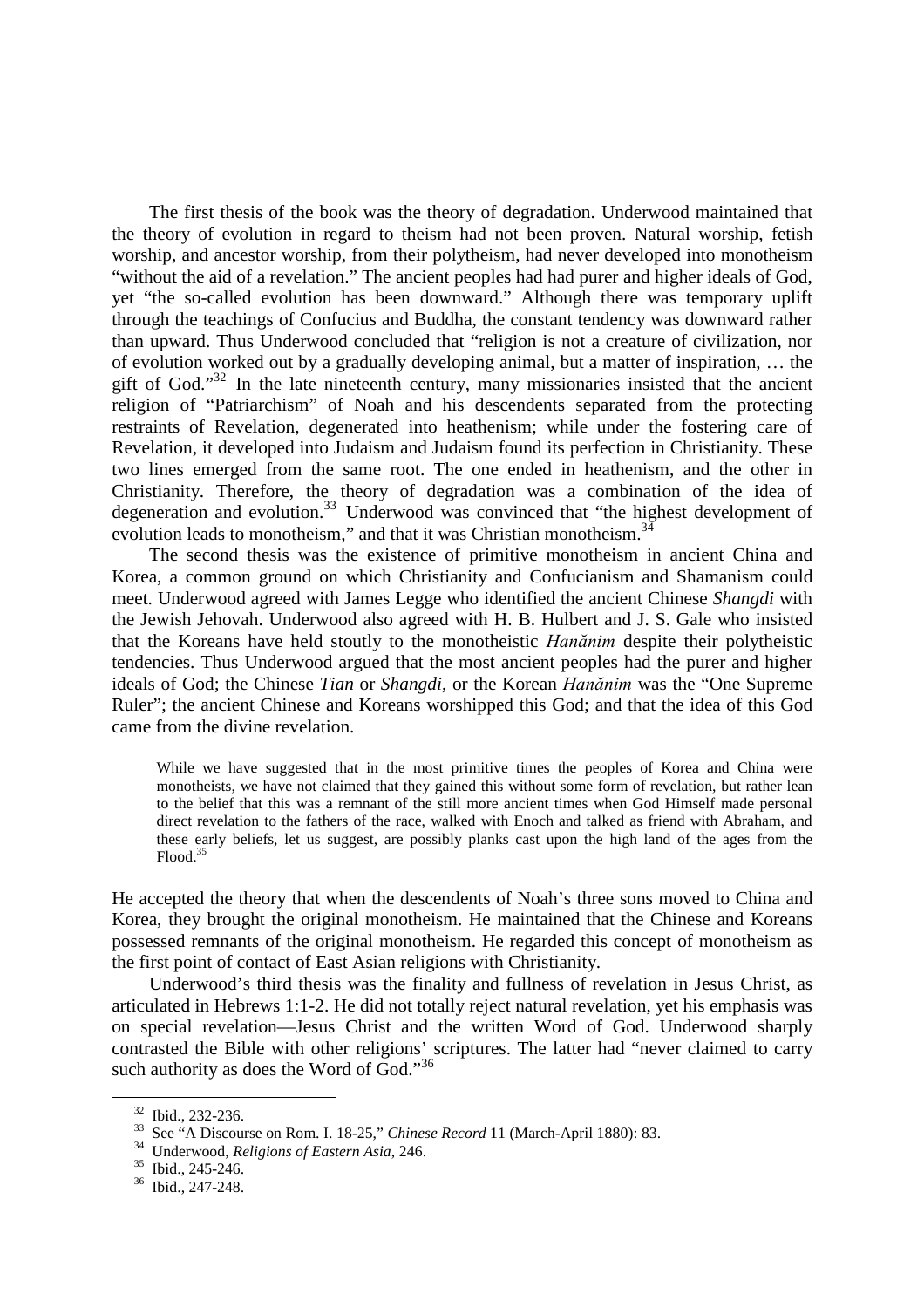Underwood's final thesis was the superiority of the Christian concept of God over that of East Asian religions: the Christian God was a holy and just Spirit and "a living father." He emphasized the fatherhood of God and his sacrificial love for human beings. He wrote, "Of course in the worship of Guanyin, we find the idea of compassion and of mercy when appealed to, but there is scarcely the faintest suggestion of real love exercised toward man." At the same time, people could not "love" their god. One could honor him and revere him, but it was impossible to *love* him. "Their supreme god was so distant, so immensely above mankind, that such an idea as a mere mortal *loving* him was inconceivable."<sup>[37](#page-9-0)</sup>However, Underwood acknowledged the value of other religions.

In a way, however, these mistaken religions have helped to pave the highway in the desert for our God. When the Chinaman whose filial devotion has been trained through long ages sees in Him the Great Father, his ancestral worship finds its highest fulfillment in adoring Him. When he learns that this greater "Ti" does not hold aloof from the needs of His people, ... his heart responds with an "Abba, Father."<sup>[38](#page-9-1)</sup>

The Confucian ideals of filial piety and ancestor worship were fulfilled in the worship of God. Likewise, the Korean devotion to *Hanănim* and ancestors prepared for that.

When the Korean with his worship of the Heavens and his strong filial devotion, combined nevertheless with his hourly dread of the powers of the air, learns that the "Great One," whom he has never ceased to revere, is not only supreme, but alone, and that these lower lesser evil powers, the objects of his life-long dread, are the mere creatures of his imagination, that the only God who exists is one of love, wisdom, justice,and truth, he is ready to give undivided allegiance to Him[.](#page-9-2)<sup>39</sup>

He explained that the Koreans' fear of evil spirits was overcome by the belief in the almighty God. In other words, Korean Shamanistic belief in spirits was a *praeparatio evangelica*. At the same time, the Koreans found that the God of their ancestors was the biblical God. The original Korean monotheism was fulfilled by Christian monotheism. This fact was the greatest point of contact of Korean religions with Christianity.

Underwood's theology of religions was based on two theories—the theory of degradation and fulfillment theory. As a lifelong student of East Asian religions, he demonstrated "the inability of their existing systems to give the highest ideals of deity as well as "the absolute insufficiency of their religious and philosophies either to solve the problems of life, or to provide for the crying needs of man's nature." He was convinced that all religious systems would accomplish the completion in Christianity.<sup>[40](#page-9-3)</sup>

#### GEORGE HEBER JONES

Jones (1867-1919) began his missionary work as a fourth founding member of the Korea Mission of the Methodist Episcopal Church in 1887. He co-edited *The Korean Repository* from 1895 with Henry G. Appenzeller. Jones founded and edited a monthly theological journal, *Sinhak Wŏlbo*, for the training of the Korean evangelists in 1900-04 and 1907-09. He participated in the publication of *The Korea Review*, edited by H. B. Hulbert, as one of its

<span id="page-9-0"></span><sup>37</sup> Ibid., 253.

<span id="page-9-1"></span><sup>38</sup> Ibid., 259.

<span id="page-9-2"></span><sup>39</sup> Ibid., 261.

<span id="page-9-3"></span><sup>40</sup> Ibid., 262.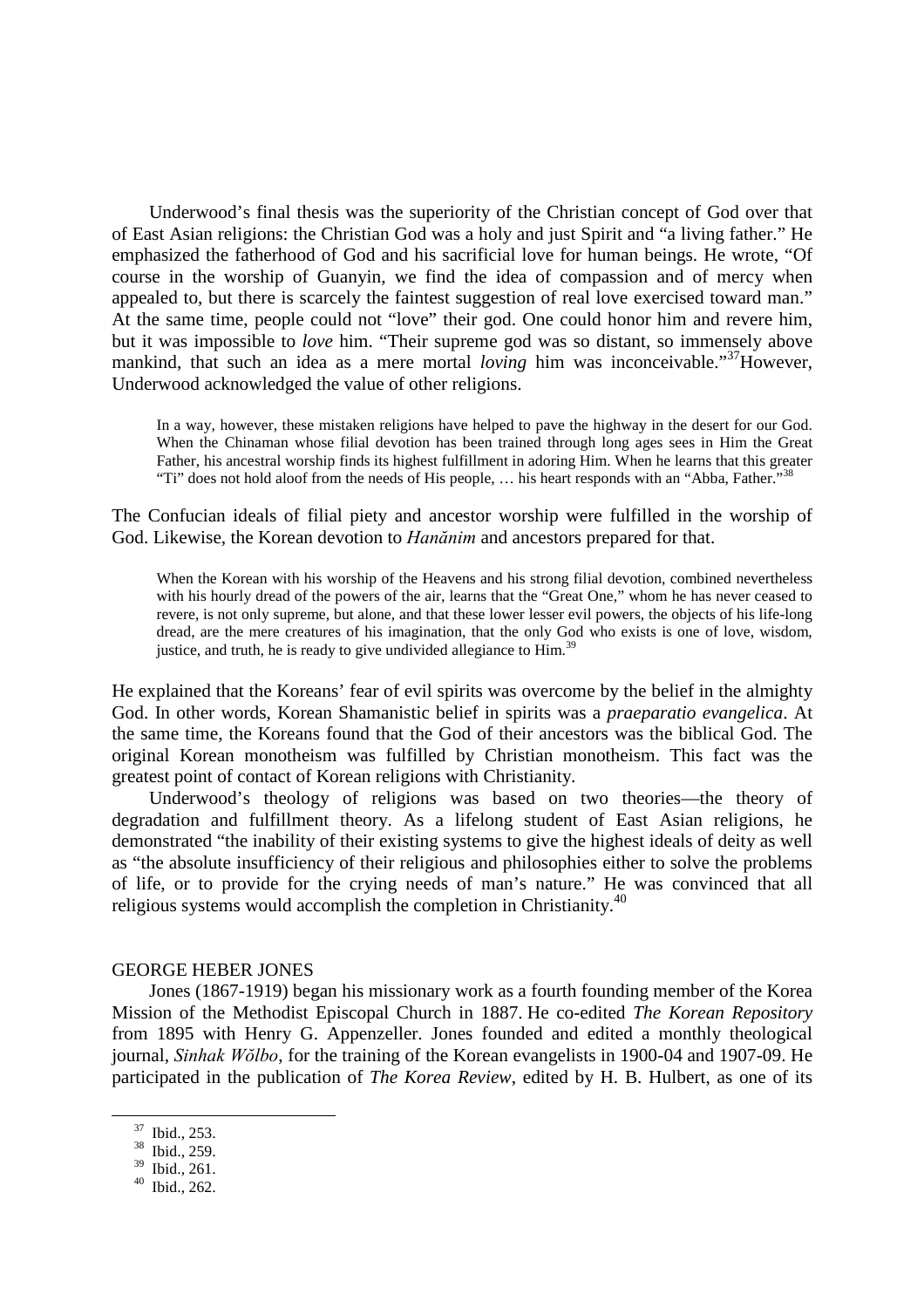major contributors in 1901-06. Jones was active in the Korea Branch of the Royal Asiatic Society from its organization in 1900. In May of 1903, he returned to the U. S. for his health and served the Mission Board as one of the secretaries for a period of three years. In 1907, he published *Korea, the Land, People and Custom*. When he came back to Korea in 1907, he was the senior among the Methodist missionaries, for F. Ohlinger left Korea in 1893, Appenzeller died in 1902, and Scranton left the field in 1906. Jones was appointed president of the Bible Institute of Korea and the Theological Seminary of the Methodist Church. He returned permanently to America in 1909 and worked as editorial secretary of the Mission Board. He devoted himself to the campaign for the quarter-centennial anniversary of the Korea Methodist Mission. Its result was *The Korea Mission of the Methodist Episcopal Church*, published in 1910. Jones taught missions at De Pauw University in 1911 and at the Boston University School of Theology in 1915-18. In 1915 he delivered topical lectures on "The Rise of the Church in Korea" at Boston University. The substance of these lectures was published under the title "Presbyterian and Methodist Missions in Korea," in the first volume of*The International Review of Missions* in 1912[.](#page-10-0)<sup>41</sup>

His work in the Board of the Foreign Missions in New York in 1904-07 enabled him to see the changing missiological trends. Therefore when he returned to Korea in 1907 and reissued the monthly *Sinhak wŏlbo*, Jones emphasized the importance of apologetics on the proper relationship between Christianity and other faiths. For this purpose, he helped Ch'oe Pyŏng-Hŏn write "Syŏngsan yuramgŭi" [Travel to the Holy Mount], an allegorical and apologetic novel regarding dialogues among Confucianism, Buddhism, Daoism and Christianity. Jones also translated W. A. P. Martin's *Tiandao suyuan* (Evidences of Christianity) into Korean. Choi and Jones attempted to establish a new apologetic with fulfillment theory in 1907-09.

When Jones was appointed editorial secretary of the mission board in 1909, he fully accepted fulfillment theory affirmed by the Edinburgh World Missionary Conference. His lectures on "The Rise of Church in Korea" at Boston University School of Theology in 1915 interpreted the early history of Christianity in Korea with a hermeneutical framework of fulfillment theory. He presupposed that only the minority of the missionaries "denied the existence of any point of contact or preparation for Christianity in the native religious faiths." After reviewing the changed missiological attitude toward non-Christian religions, Jones mentioned that there were five "points of contact" of Korean religions with Christianity—the Korean ideas of God, the moral responsibility of man, worship, prayer, and immortality.

The idea of *Hanănim* proved one of the first points of contact between Christianity and Korean religions, and was utilized by the missionaries with practical results.

The native religions of Korea though degraded by polytheism and idolatry and saturated with superstition yet they have inculcated in the people a universal belief in supernatural being. The Korean finds no difficulty in assenting to the existence of deity. He is not an atheist, for over his polytheistic world he believes that there reigns a supreme God. This being he designates as *Hananim*, who is a spirit personality unconnected with Confucianism or Buddhism and standing aloof even from the Animistic nature worship of the masses. The word *Hananim* means literally "Master of Heaven." Back of this etymology, however, is a more ancient one, which makes the word Hananim mean literally "The One

<span id="page-10-0"></span><sup>41</sup> G. H. Jones, "Presbyterian and Methodist Missions in Korea," *International Review of Mission* 1 (1912): 412-434.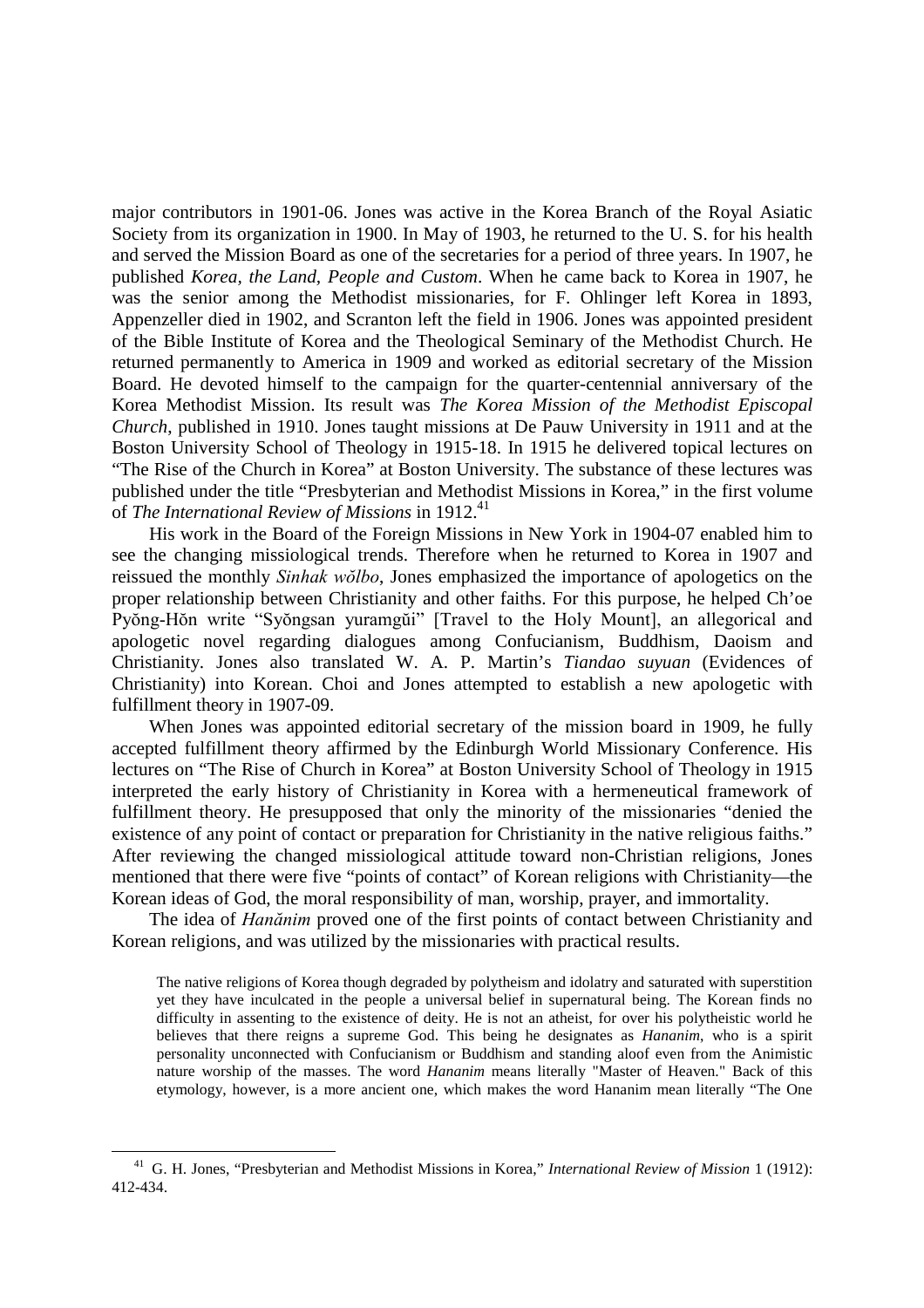Great One" and which seems to be an unconscious echo of the idea of the unity of God, as against the polytheism of nature worship.[42](#page-11-0)

Jones thought that this supreme Korean conception of the deity was "quite dissociated from idolatry, for the Koreans had never made an image or picture of *Hananim*, and the rites by which he worshipped from time immemorial cannot be called idolatrous." He accepted *Hanănim* as the original monotheistic god, not as one of the degraded polytheistic gods. He was negative to the Buddhist conception of nothingness and to Confucian agnosticism.

With the ancient Korean word *Hananim* as its vehicle, Christianity has expanded and enriched Korean thought life with a wealth of meaning revealed in Christ and recorded in the Bible. It corrected the polytheism of Animistic nature worship, by proclaiming His unity, delivering Korean worship from the fear and mental torture of its polytheistic absurdity. Against the idolatry fostered and cultured by Buddhism, it proclaimed the spirituality of God. It overthrew the strange mental perversion which reduced God to nothingness, by revealing his personality, defining him in terms which the simplest soul could understand. It brought to the Korean a knowledge of a reasonable God, superior to the mightiest fetish or most impressive image. It cured the agnosticism of Confucianism by revealing God as the Father of men, intimately and tenderly interested in them, with whom they might hold communion, and who had bridged the infinite space that separated the human from the divine by coming and tabernacling among them in the flesh, in the person of Jesus Christ.<sup>[43](#page-11-1)</sup>

He concluded, "the Korean had been led to a point where he recognized the fact of a divine being; but he was left there, knowing the existence of the deity but ignorant of the truth about God." Christianity transformed the imperfect Korean conception of God by correcting and adding—by "amplifying it with the measureless meaning of redemption," by "showing him as all-wise, all-present and beneficent creator and governor of the universe," and by adding it with "one other immeasurable element, God our Savior."<sup>[44](#page-11-2)</sup>

The second point of contact was "the moral responsibility of man" that both Buddhism and Confucianism had taught to the Koreans with their doctrines of self-cultivation or transmigration. Christianity claimed the power to produce a new person. Christianity also transformed the nature and meaning of sin from a matter of law and formal offence to "a matter of the heart." Shamanism required sacrifices and ceremonial cleanness in the fear of spirits; Buddhism devotion; and Confucianism propriety for moral perfection. Nevertheless, the Koreans were conscious of moral defect. Confucianism's axiom was "Control thyself." Buddhism's was "Forget thyself." Yet, Christianity said, "Lose thyself," which taught perfection of unselfishness. It came to the Koreans as "one of the most startling revelations" over their moral horizon.<sup>[45](#page-11-3)</sup>

Traditional worship or honoring the sacred things was the third sure point of contact. Jones found that Koreans were a ritual people. "The soul of the Korean is thoroughly imbued with the idea of worship" and "the spirit of reverence" for religious things. Worship began in the home in the form of ancestor worship. A sense of fear predominated in Shamanistic worship of gods. Christianity emphasized the idea of worship, but presented it with an entirely new viewpoint. "It denudes the act of reverence of those fearsome and terror

<span id="page-11-0"></span><sup>&</sup>lt;sup>42</sup> G. H. Jones, "The Rise of Church in Korea," typescript, The Mission Research Library, Union Theological Seminary, New York, 68.

<span id="page-11-1"></span><sup>43</sup> Ibid., 72.

<span id="page-11-2"></span> $^{44}$  Ibid., 73.

<span id="page-11-3"></span> $45$  Ibid., 73-79.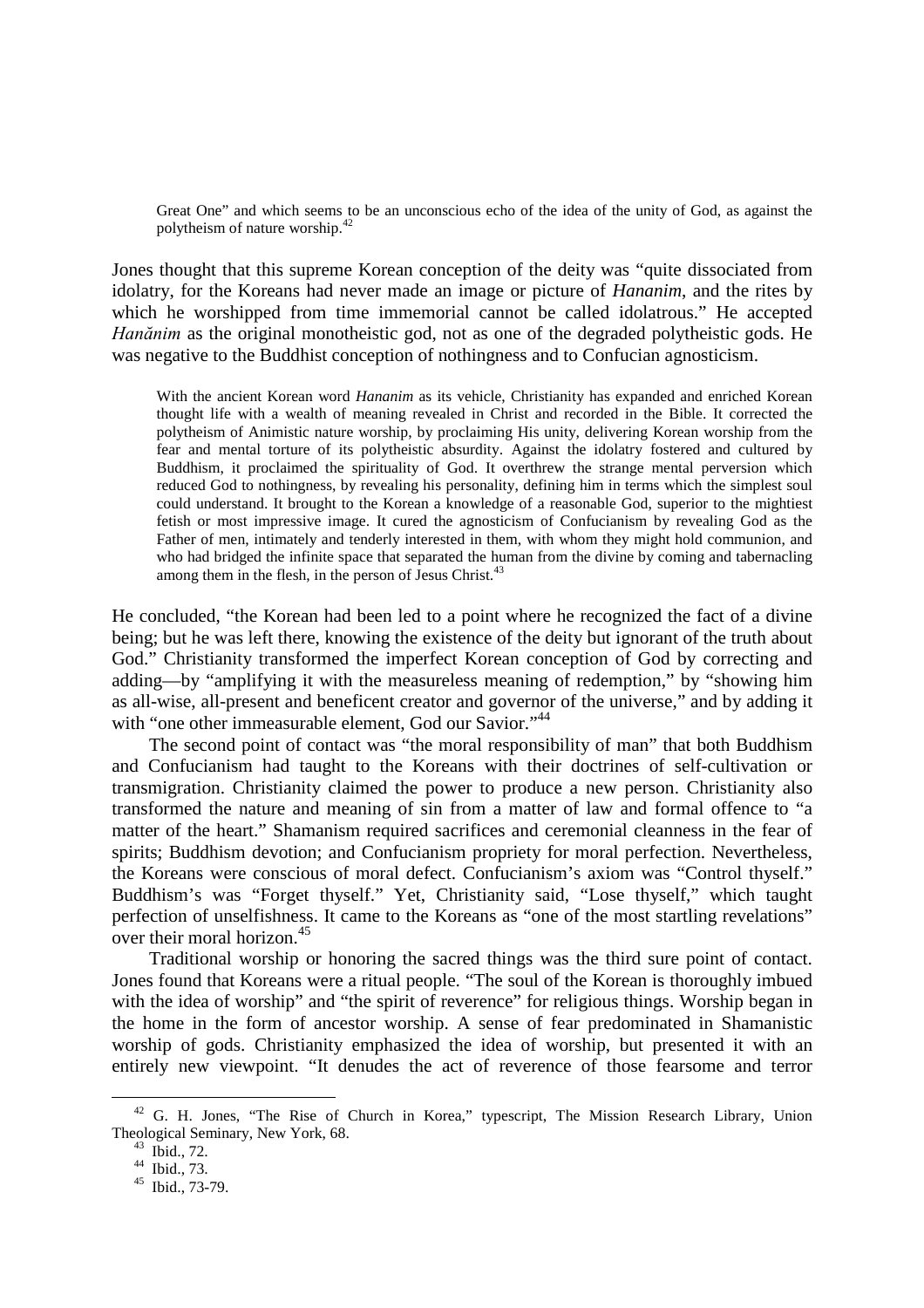inspiring features which prevailed under the old order; it eliminates the grotesque, the absurd and the childishness which native superstition imported into it; it removes from the soul of the Korean his terror of the spirits that are symbolized by disservice, and it gives him moral and spiritual health." Christianity revealed to the Korean a God as Father and himself as God's child bringing both into personal union and communion. And herein lay "one of the surest guarantees of the success of the Christian message, namely the fact that God has endowed each soul whether born in Christian or non-Christian lands with a native faculty by which Deity can be recognized, and worshiped."<sup>[46](#page-12-0)</sup>

The universal belief in prayer was the fourth point of contact with Christianity. All Koreans prayed. Some Buddhist monks lived a continual life of prayer. Women dedicated their sons to dragons or rocks with prayer for their long life. In a national calamity such as a drought, famine or pestilence, special prayer was offered to *Hanănim*.

Christianity, however, revolutionizes and transforms the Korean conception of prayer. It teaches him that prayer is not the matter of the extraordinary times and experience of life, but is one of the highest forms of communion with the Divine, a daily and continual exercise. It teaches him that he may come direct to the great God and Father of us all, and make known his petitions and needs with the same simplicity and confidence that the child in the family comes to the parent in daily conversation and fellowship.<sup>4</sup>

A Korean discovered a new dimension of prayer life in the Lord's Prayer, which formed a vital point of contact between Christianity and his or her own soul's best experience.

Korean religions taught immortality, or the belief that personality had the power to continue in existence after the mysterious experience of death. Buddhism taught transmigration; Confucianism practiced ancestor worship; and geomancy preached that the dead person had the power to help or afflict the living. So the old law carried the death penalty to any Korean who destroyed or dishonored ancestor tablets. The obligation to worship one's ancestors did not extend beyond the fifth generation, after which the Korean consigned his death to the mystery of their own disappearance. At this point Christianity gave the Korean clear conceptions of continued form of existence. It brought to the Korean the blessed truth of human immortality, a resurrection and life everlasting.

Jones concluded that although the gleams of light appeared in the writings of pre-Christian sages, the Christian religion in its purity had real and truthful revelation of God to give, and possesses principles and moral dynamics that other religions did not contain. At the same time, "a fair and just judgment must recognize the existence in the religious thought of the Korean world of the five great concepts to which we have alluded." Jones believed that "they constitute five great gateways through which Christianity may drive its chariot of truth to the very center of life in the great World Field. These things have prepared the people of Korea to recognize the messengers who come to them in that golden chariot."<sup>[48](#page-12-2)</sup> Jones argued that the Koreans received these messages from Heaven and recognized them with the help of the divine Spirit.

Two representative pioneer missionary scholars in Korea—H. G. Underwood and G. H. Jones, built their arguments on earlier foundations and moved forward with the help of a new progressive trend of evangelical mission theology. Their interactions with the Korean people

<span id="page-12-0"></span><sup>46</sup> Ibid., 79-82.

<span id="page-12-1"></span> $47$  Ibid., 83-84.

<span id="page-12-2"></span> $48$  Ibid., 89.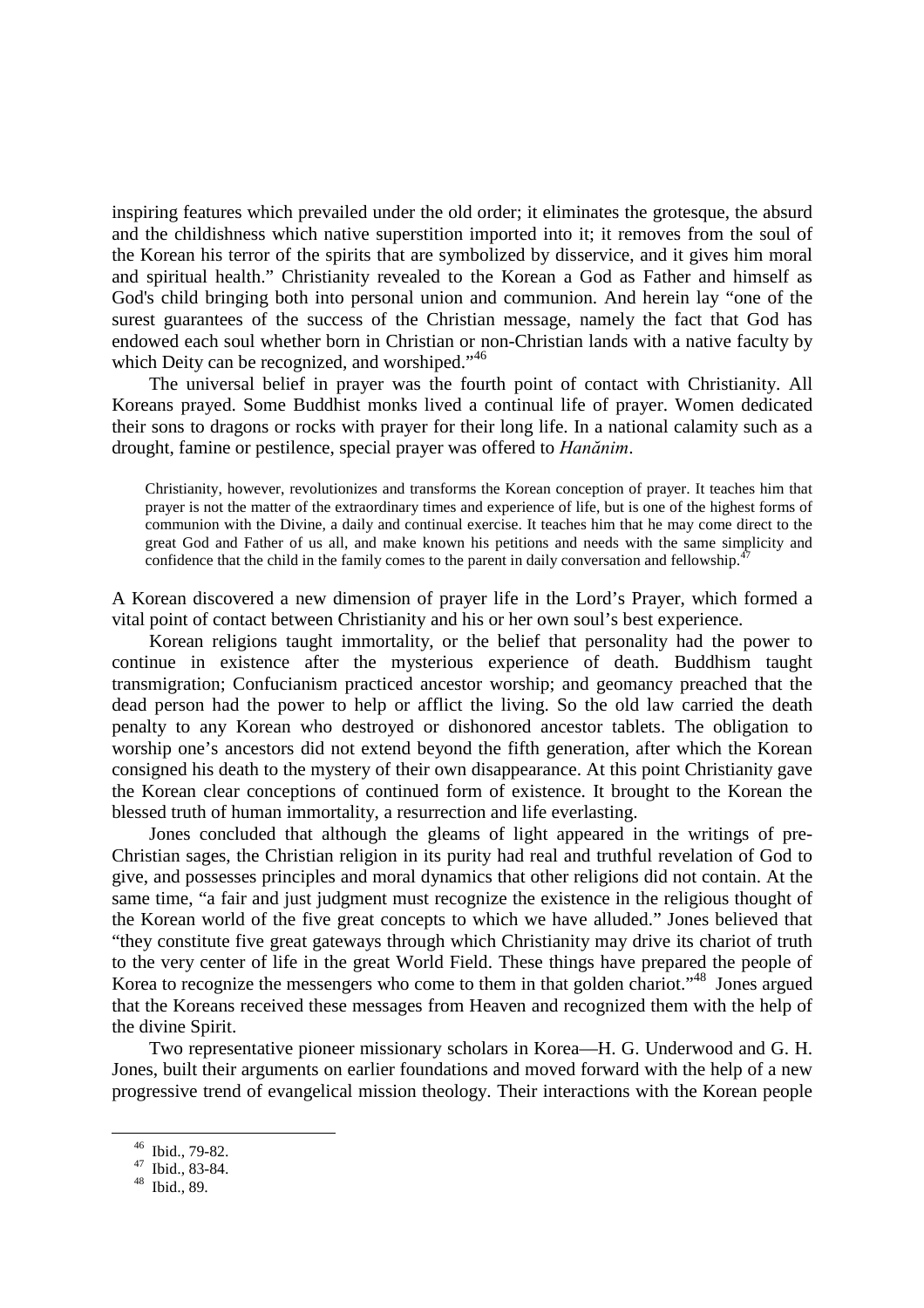and scholarly studies of the history of Korean religions enabled them to accept the points of contact between Christianity and Korean religions. These two examples prove the hypothesis that early North American missionaries in Korea moved from an exclusive attitude to an inclusive fulfillment theory around 1910. Of course, a further study is needed to find more concrete evidence that many other missionaries in Korea accepted these two missionary scholars' breakthrough.

#### **CONCLUSION**

Arthur J. Brown's short comment in 1919—"the typical missionary of the first quarter century after the opening of the country" was "a man of the Puritan type"—initiated the widely accepted stereotypical image of the early American missionaries in Korea.<sup>[49](#page-13-0)</sup> With the simplified portrayal of the founding missionaries as Puritanical moralists, conservative premillennialists, and rigid exclusivists, Brown argued that the first generation of Korean Christians naturally reproduced the missionary type: escapism from the destructive world, manifest evangelistic zeal, strict Sabbath observance, rigid doctrinal conviction, literal acceptance of the Bible from Genesis to Revelation, and inflexible opposition to anything that did not accord with the accepted type. Brown's caricature has been recited by both Korean and mission historiography for the past five decades.

This paper aimed to revise this mainstream understanding of the first generation missionaries by rediscovering their fulfillment theory. Christianity came to Korea to fulfill the longings and aspirations of Korean religions at the turn of the twentieth century, and a distinctive indigenous Korean Protestantism was flowered. This seemingly simple thesis has been rejected by the scholars of the history of Korean Christianity for a long time. In 1912, however, G. Heber Jones wrote, "Korea has been called the surprise of modern missions. The rapid rise of a church community now approximating 300,000, the early naturalization of Christianity in the Korean environment, and its expression in distinctive and original national forms have challenged the attention of the Christian world."<sup>[50](#page-13-1)</sup> His witness about the indigenization of Christianity in Korea needs to be rehabilitated in search of the relevant theology of non-Christian religions of the contemporary "evangelical" churches in Korea. The inclusive fulfillment theory complied at Edinburgh in 1910 has still something to say to the Protestant Korean Churches that has been under the shadow of fundamentalism since the 1920s. The first step for the conservative mainline Korean Protestant Churches to get out of the outdated trap of the irrelevant theology of religions is to recover the legacy of the first generation's theological trajectory from crusade mentality to fulfillment theory which approached towards Korean religions with courtesy and respect.

<span id="page-13-0"></span><sup>49</sup> Arthur J. Brown, *Mastery of the Far East: The Story of Korea's Transformation and Japan's Rise to Supremacy in the Orient* (New York: Charles Scribner's Sons, 1919), 540.

<span id="page-13-1"></span> $50\,$  G. Heber Jones, "The Growth of the Church in the Mission Field: III. Presbyterian and Methodist Mission in Korea," *International Review of Mission* I-4 (September 1912): 412.